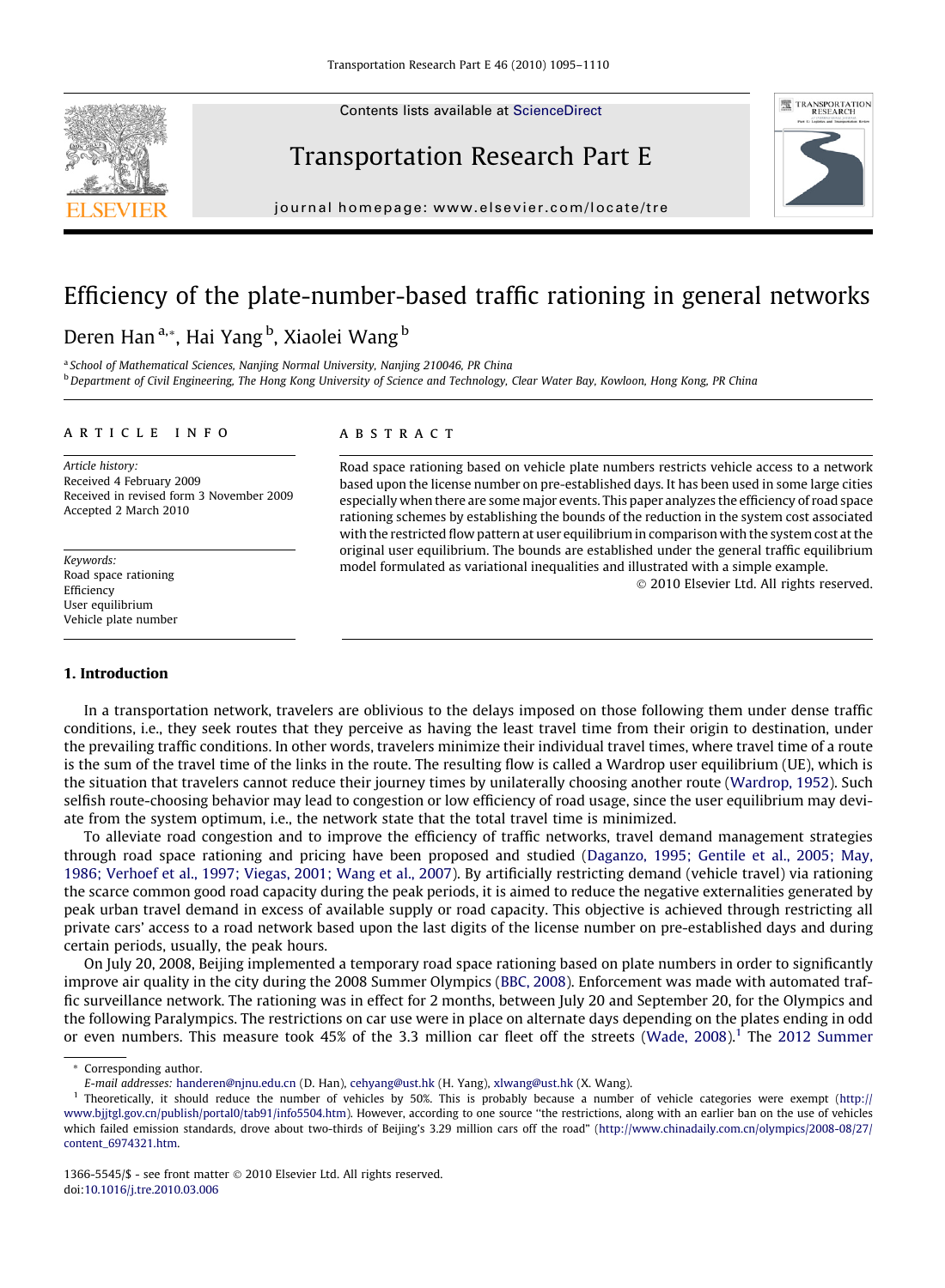[Olympics](#page--1-0) organization, with support from the Mayor of London office, announced in 2007 that they are planning auto exclusion zones around all venues, including London, Birmingham, Manchester, Newcastle upon Tyne, Glasgow and Cardiff (Mayor of London official website). London authorities hope this measure will work as an experiment to change the public's travel behavior, allowing thereafter a shift from automobile to mass transit or bicycling. This severe policy has been publicized as the ''First Car-free Olympics".

Long term implementation of road space rationing is common in Latin America, and in many cases, the road rationing has as a main goal the reduction of air pollution, such as the cases of Mexico City, and Santiago, Chile. São Paulo, with a fleet of 6 million vehicles in 2007, is the largest metropolis in the world with such a travel restriction, implemented first in 1996 as a measure to mitigate air pollution, and thereafter made permanent in 1997 to relieve traffic congestion. More recent implementations in Costa Rica and Honduras have had the objective of reducing oil consumption, due to the high impact this import has on the economy of small countries, and considering the steep increases in oil prices that began in 2003.

In this paper, we analyze the efficiency of road space rationing via bounding the ratio between the system cost under the new user equilibrium for given traffic demand with road space rationing and that under the original user equilibrium. There are some recent literature on efficiency analysis of the toll-based traffic management, which bounded the price of anarchy, i.e., the ratio between the system cost at UE and the minimum system cost [\(Chau and Sim, 2003; Cole et al., 2003a,b; Correa](#page--1-0) [et al., 2004; Czumaj and Vöcking, 2002;Han et al., 2010, 2008a,b; Han and Yang, 2008; Koutsoupias and Papadimitriou, 1999;](#page--1-0) [Roughgarden and Tardos, 2002; Roughgarden, 2002\)](#page--1-0). To our best knowledge, this paper is the first trial in bounding the efficiency of the plate-number-based traffic rationing.

The paper is organized as follows. In the next section, we introduce some basic definitions and describe the traffic equilibrium model under consideration. In Section 3, we establish a general lower and upper bound of the system cost associated with the rationed traffic equilibrium, which depends on solutions of semi-infinite semidefinite programming problems. In Section 4, we provide concrete bounds for some special cases. In particular, when the Jacobian matrix of link cost functions is positive definite, we show that the efficiency bound can be obtained via explicitly solving a nonlinear program with two variables. We also investigate the simplified cases with asymmetric or symmetric linear link cost functions and the case with separable nonlinear link cost functions. A simple example is given in Section 5 to illustrate our results. Section 6 offers some concluding remarks.

### 2. Preliminaries

Let  $G = (V, E)$  be a directed network, where V is the set of vertexes, and E is the set of edges. We allow parallel edges but no self-loops. Suppose that the number of users sharing the network is sufficiently large so that each user's behavior has infinitesimal effect on the other users. Let  $W = \{(s,t) - s, t \in V\}$  denote the set of origin-destination (OD) pairs. For any OD pair  $w = (s,t)$ , let  $P_w$  denote the set of paths connecting s and t. Let  $P = \bigcup_{w \in W} P_w$  denote all paths. For each edge  $a \in E$ , there is an edge flow  $f_a$ , which is the sum of the path flow using the edge. Let  $\delta_{p,a} = 1$ , if path  $p \in P$  traverses edge a, and  $\delta_{p,a} = 0$  otherwise. Let  $\Delta$  be the edge-path incidence matrix, with ap-th entry being  $\delta_{p,q}$ . Let x be the path flow vector and f be the edge flow vector. We then have

$$
f=\Delta x, \quad x\geqslant 0.
$$

Assume there is a fixed amount of OD demand  $d_w$  for each OD pair  $w \in W$ . This fixed demand assumption is reasonable when the road space rationing policy is introduced temporarily for some special events such as Summer Olympics. Let  $\Gamma$ denote the path-OD pair incidence matrix, with entry  $\gamma_{wp} = 1$  if path p connecting OD pair w, and  $\gamma_{wp} = 0$  otherwise. Then, it holds

$$
d=\Gamma x,\quad x\geqslant 0,
$$

where *d* is the vector of demands.

We assign an edge cost function  $c_e(f)$  to each edge  $e \in E$  and let  $c(f)$  denote the vector of edge cost functions.<sup>2</sup> The function  $c(f)$  is said to be symmetric if  $\partial c_i(f)/\partial f_j=\partial c_j(f)/\partial f_i$ ,  $\forall i,j\in E$ . If  $c(f)=(c_i(f_i))_{i\in E}^\top$ , i.e.,  $c_i$  only depends on the flow on  $i$  for all  $i\in E$ , then  $c(f)$  is said to be separable. The cost function  $c(f)$  is said to be linear if  $c(f)=Mf+\phi,$  where  $M$  is an  $|E|\times|E|$  matrix with  $m_{ij}\geqslant 0$ and  $\phi$  is a vector with  $\phi_i \ge 0$ ,  $\forall i j \in E$ . We assume that the model is additive in the sense that for any path  $p \in P$ , the path cost is

$$
t_p(x) = \sum_{e \in E} \delta_{p,e} c_e(f).
$$

Let

$$
t(x)=[t_p(x)]_{p\in P}
$$

be the vector of path travel time functions. Throughout the paper, we assume that the path cost function  $t$  is monotone, i.e.,

 $(t(f)-t(g))^\top (f-g) \geqslant 0, \quad \forall f, \quad g \in R^{|P|},$ 

<sup>2</sup> During the Beijing Olympic Game period, additional traffic lanes are excluded for Olympic use, thus the capacity for these roads is changed. However, in our study, such variation of capacity for part of the network is not considered, so the edge cost function for each edge does not change before and after rationing.